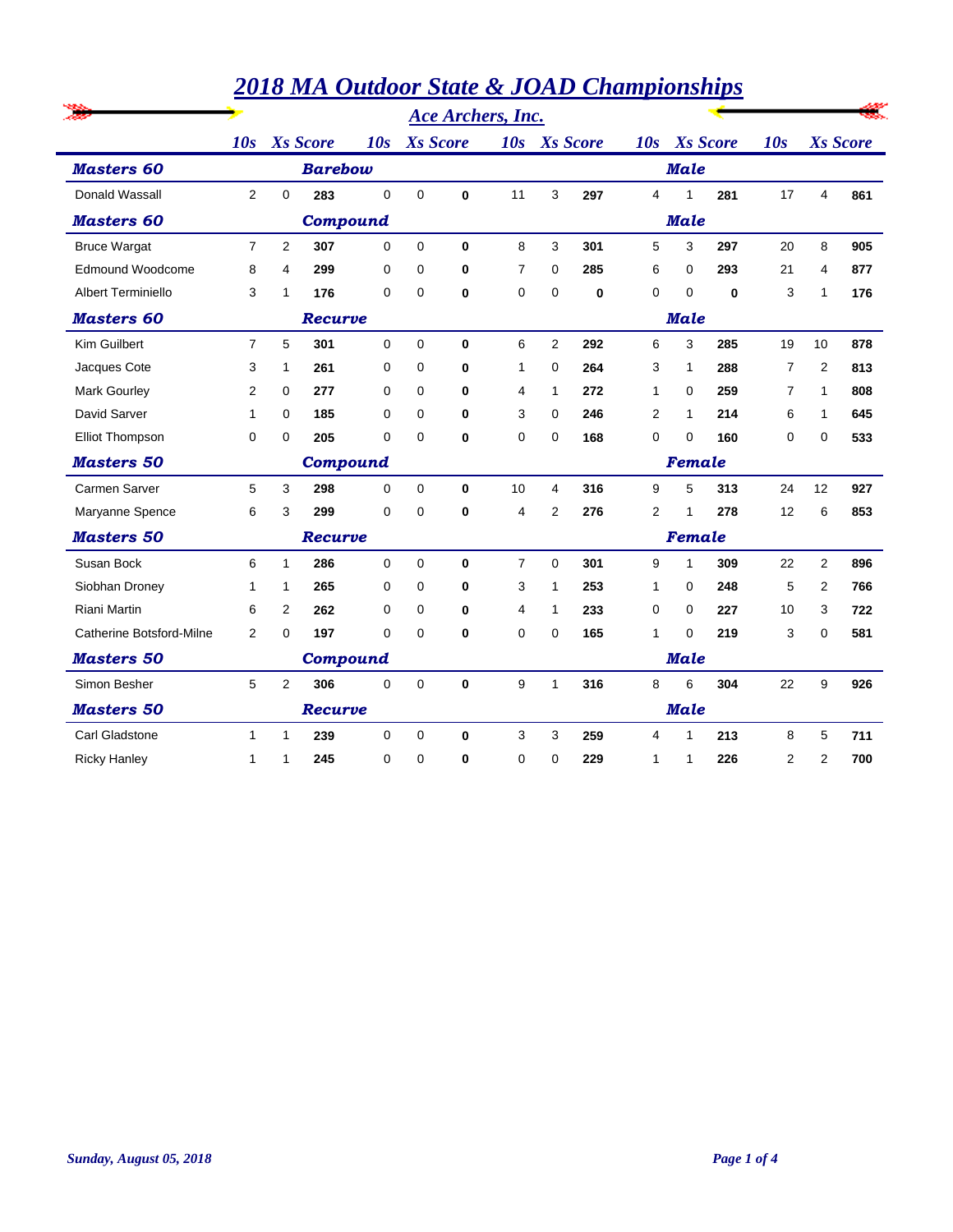|                        |                |                |                 |             |                 |          | <b>Ace Archers, Inc.</b> |                 |     |                |                |                 |                |                |                 |  |  |  |  |  |
|------------------------|----------------|----------------|-----------------|-------------|-----------------|----------|--------------------------|-----------------|-----|----------------|----------------|-----------------|----------------|----------------|-----------------|--|--|--|--|--|
|                        | 10s            |                | <b>Xs</b> Score | 10s         | <b>Xs</b> Score |          | 10s                      | <b>Xs</b> Score |     | 10s            |                | <b>Xs</b> Score | 10s            |                | <b>Xs</b> Score |  |  |  |  |  |
| <b>Senior</b>          |                |                | <b>Barebow</b>  |             |                 |          |                          |                 |     |                | Female         |                 |                |                |                 |  |  |  |  |  |
| Xuemei Zhong           | $\mathbf 0$    | $\mathbf 0$    | 115             | $\Omega$    | $\Omega$        | 0        | 1                        | $\Omega$        | 146 | $\mathbf 0$    | $\Omega$       | 127             | $\mathbf{1}$   | 0              | 388             |  |  |  |  |  |
| <b>Senior</b>          |                |                | <b>Compound</b> |             |                 |          |                          |                 |     |                | Female         |                 |                |                |                 |  |  |  |  |  |
| Darce Hess             | 11             | 6              | 320             | $\mathbf 0$ | $\Omega$        | 0        | 14                       | 3               | 334 | 17             | 10             | 330             | 42             | 19             | 984             |  |  |  |  |  |
| <b>Annette Ferrie</b>  | 8              | 0              | 294             | 0           | $\Omega$        | 0        | $\overline{7}$           | 1               | 304 | $\overline{7}$ | 3              | 308             | 22             | 4              | 906             |  |  |  |  |  |
| Sweety Yadav           | 7              | 3              | 303             | $\mathbf 0$ | 0               | 0        | 9                        | 4               | 290 | $\overline{7}$ | 2              | 290             | 23             | 9              | 883             |  |  |  |  |  |
| <b>Senior</b>          |                | Recurve        |                 |             |                 |          |                          |                 |     |                | Female         |                 |                |                |                 |  |  |  |  |  |
| Ellen Spence           | $\mathbf{1}$   | $\mathbf 0$    | 232             | 0           | 0               | 0        | $\overline{2}$           | 0               | 228 | 5              | 1              | 274             | 8              | $\mathbf{1}$   | 734             |  |  |  |  |  |
| Kathleen Kennedy       | 0              | 0              | 192             | $\Omega$    | $\Omega$        | 0        | 0                        | $\Omega$        | 203 | 0              | 0              | 206             | 0              | $\Omega$       | 601             |  |  |  |  |  |
| <b>Senior</b>          | <b>Barebow</b> |                |                 |             |                 |          |                          | <b>Male</b>     |     |                |                |                 |                |                |                 |  |  |  |  |  |
| Ashish Bhatia          | $\mathbf{1}$   | 1              | 254             | 0           | $\mathbf 0$     | 0        | 4                        | 2               | 285 | 3              | $\overline{2}$ | 274             | 8              | 5              | 813             |  |  |  |  |  |
| Sunny Moon-Schott      | 1              | 1              | 229             | 0           | $\Omega$        | 0        | $\overline{2}$           | 1               | 255 | 5              | 1              | 274             | 8              | 3              | 758             |  |  |  |  |  |
| <b>Senior</b>          |                |                | <b>Compound</b> |             |                 |          |                          |                 |     | <b>Male</b>    |                |                 |                |                |                 |  |  |  |  |  |
| J. David Ferrie        | 12             | 4              | 324             | $\mathbf 0$ | $\Omega$        | 0        | 9                        | 5               | 322 | 15             | 5              | 331             | 36             | 14             | 977             |  |  |  |  |  |
| <b>Senior</b>          |                |                | <b>Recurve</b>  |             |                 |          |                          |                 |     | <b>Male</b>    |                |                 |                |                |                 |  |  |  |  |  |
| Udo Regensburger       | $\overline{2}$ | 1              | 239             | $\Omega$    | $\Omega$        | $\bf{0}$ | $\overline{4}$           | 2               | 229 | $\mathbf{1}$   | $\Omega$       | 239             | $\overline{7}$ | 3              | 707             |  |  |  |  |  |
| Collegiate             |                |                | Recurve         |             |                 |          |                          |                 |     | Female         |                |                 |                |                |                 |  |  |  |  |  |
| Abigail van der Swaagh | 5              | $\overline{2}$ | 252             | 0           | $\Omega$        | 0        | 3                        | $\Omega$        | 238 | $\mathbf{1}$   | $\Omega$       | 243             | 9              | $\overline{2}$ | 733             |  |  |  |  |  |
| <b>Junior</b>          |                |                | <b>Compound</b> |             |                 |          |                          |                 |     | Female         |                |                 |                |                |                 |  |  |  |  |  |
| <b>Rachel Green</b>    | 10             | 4              | 315             | 0           | $\mathbf 0$     | 0        | 9                        | 2               | 309 | 8              | 1              | 312             | 27             | $\overline{7}$ | 936             |  |  |  |  |  |
| <b>Kelly Davis</b>     | $\overline{7}$ | 3              | 301             | 0           | $\Omega$        | 0        | 4                        | 1               | 270 | 6              | 3              | 284             | 17             | 7              | 855             |  |  |  |  |  |
| <b>Junior</b>          |                |                | Recurve         |             |                 |          |                          |                 |     |                | Female         |                 |                |                |                 |  |  |  |  |  |
| Megan Regensburger     | 2              | 0              | 229             | 0           | 0               | 0        | 1                        | 0               | 228 | 2              | 1              | 277             | 5              | 1              | 734             |  |  |  |  |  |
| <b>Arlyss Milne</b>    | 0              | 0              | 163             | 0           | 0               | 0        | 2                        | $\overline{2}$  | 162 | 1              | 0              | 182             | 3              | 2              | 507             |  |  |  |  |  |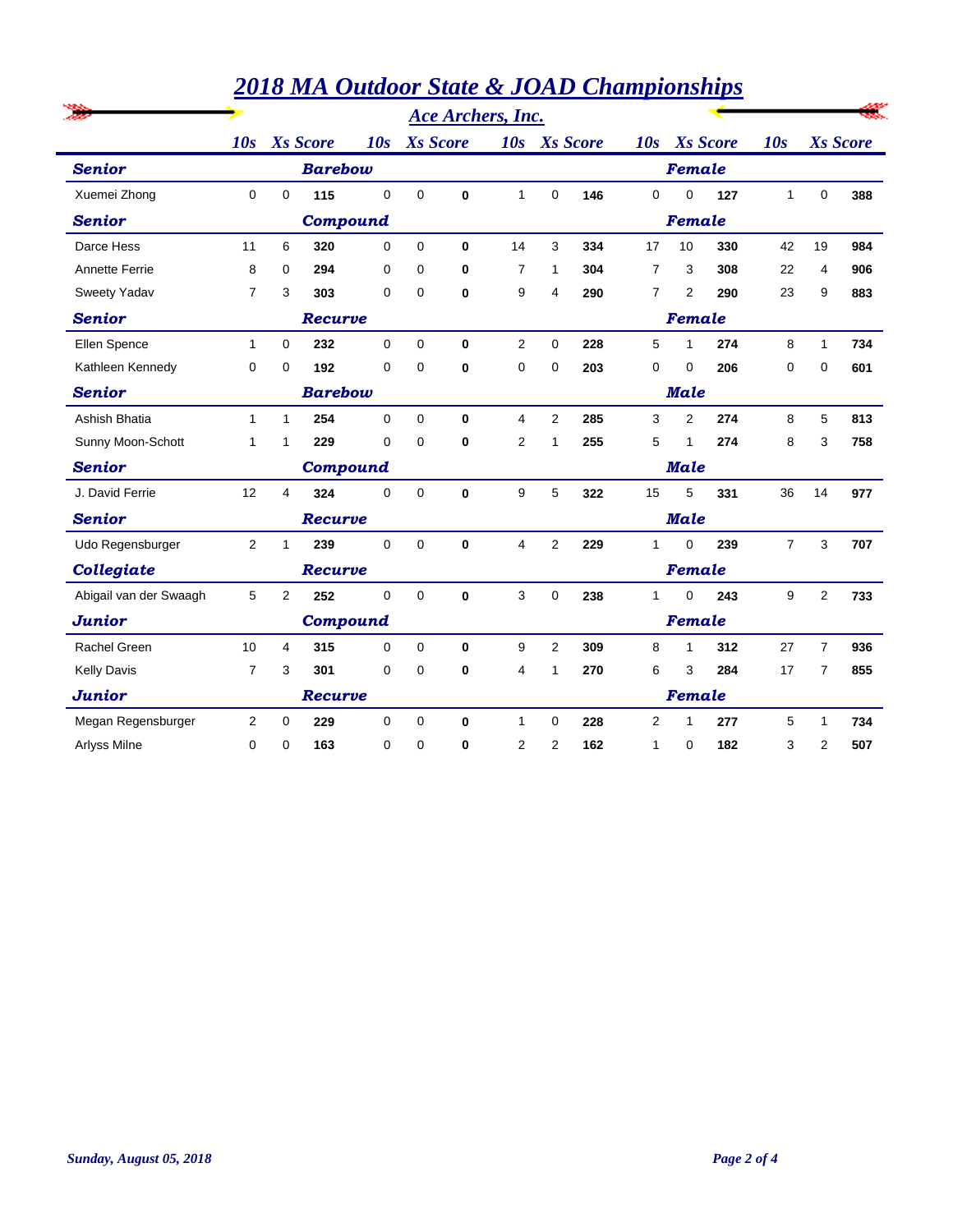|                      |                |                         |                 |                 |             |              | <b>Ace Archers, Inc.</b> |              |     |                |                 |     |    |                 |     |  |  |
|----------------------|----------------|-------------------------|-----------------|-----------------|-------------|--------------|--------------------------|--------------|-----|----------------|-----------------|-----|----|-----------------|-----|--|--|
|                      | 10s            | <b>Xs</b> Score<br>10s  |                 | <b>Xs</b> Score |             |              | 10s Xs Score             |              | 10s |                | <b>Xs</b> Score | 10s |    | <b>Xs</b> Score |     |  |  |
| Cadet                | <b>Barebow</b> |                         |                 |                 |             |              |                          |              |     |                | Female          |     |    |                 |     |  |  |
| Jacqueline Smith     | $\mathbf{1}$   | $\mathbf 0$             | 176             | $\mathbf 0$     | 0           | $\mathbf{0}$ | $\overline{2}$           | 0            | 170 | 0              | 0               | 156 | 3  | 0               | 502 |  |  |
| Aakarsha Ashok Kumar | 0              | 0                       | 71              | $\mathbf 0$     | 0           | 0            | 0                        | 0            | 64  | 0              | 0               | 41  | 0  | 0               | 176 |  |  |
| Cadet                |                |                         | <b>Compound</b> |                 |             |              |                          |              |     |                | Female          |     |    |                 |     |  |  |
| Abigail Nappen       | 8              | $\overline{\mathbf{4}}$ | 317             | $\mathbf 0$     | $\mathbf 0$ | 0            | 11                       | 3            | 315 | 11             | 3               | 323 | 30 | 10              | 955 |  |  |
| Cadet                |                |                         | Recurve         |                 |             |              |                          |              |     |                | Female          |     |    |                 |     |  |  |
| Gianna Alicandro     | 0              | 0                       | 154             | 0               | 0           | $\bf{0}$     | 3                        | 2            | 171 | $\mathbf{1}$   | 0               | 178 | 4  | 2               | 503 |  |  |
| Cassia Gonsalves     | 0              | 0                       | 125             | $\mathbf 0$     | 0           | $\bf{0}$     | 1                        | 0            | 137 | 0              | 0               | 84  | 1  | 0               | 346 |  |  |
| Cadet                |                |                         | <b>Compound</b> |                 |             |              |                          |              |     |                | <b>Male</b>     |     |    |                 |     |  |  |
| Zachary Harlow       | 13             | 6                       | 327             | 0               | $\mathbf 0$ | $\mathbf 0$  | 12                       | 8            | 327 | 12             | 6               | 311 | 37 | 20              | 965 |  |  |
| Calvan Hart          | $\overline{2}$ | 0                       | 229             | 0               | 0           | 0            | 7                        | 1            | 283 | 2              | 0               | 244 | 11 | 1               | 756 |  |  |
| Seth Trahan          | 24             | 7                       | 348             | 0               | 0           | 0            | 0                        | 0            | 0   | 0              | 0               | 0   | 24 | 7               | 348 |  |  |
| Cadet                |                |                         | Recurve         |                 |             |              |                          |              |     | <b>Male</b>    |                 |     |    |                 |     |  |  |
| Gene Kang            | 9              | 2                       | 300             | $\mathbf 0$     | $\mathbf 0$ | $\mathbf 0$  | 8                        | 2            | 309 | 5              | $\overline{2}$  | 299 | 22 | 6               | 908 |  |  |
| Zachary Dutton       | 2              | 0                       | 242             | 0               | 0           | 0            | 3                        | 1            | 243 | 2              | 1               | 244 | 7  | 2               | 729 |  |  |
| <b>Brendan Feyl</b>  | 2              | 1                       | 194             | 0               | 0           | 0            | 2                        | 1            | 203 | 0              | 0               | 198 | 4  | 2               | 595 |  |  |
| Nathan Kilpatrick    | 0              | 0                       | 138             | 0               | 0           | 0            | 0                        | 0            | 178 | 0              | 0               | 184 | 0  | 0               | 500 |  |  |
| Cub                  |                |                         | <b>Barebow</b>  |                 |             |              |                          | Female       |     |                |                 |     |    |                 |     |  |  |
| Kira Buckmelter      | 3              | $\mathbf{1}$            | 272             | $\mathbf 0$     | 0           | $\bf{0}$     | 5                        | 1            | 270 | 3              | 0               | 265 | 11 | $\overline{2}$  | 807 |  |  |
| Cassidy Cardey       | 1              | 0                       | 237             | 0               | 0           | 0            | 2                        | 0            | 257 | 1              | 0               | 208 | 4  | 0               | 702 |  |  |
| Cub                  |                |                         | <b>Compound</b> |                 |             |              |                          |              |     |                | Female          |     |    |                 |     |  |  |
| Callie Gillan        | 6              | $\mathbf{1}$            | 282             | $\mathbf 0$     | 0           | $\mathbf 0$  | 4                        | 3            | 291 | $\mathbf{1}$   | 1               | 198 | 11 | 5               | 771 |  |  |
| Cub                  |                |                         | Recurve         |                 |             |              |                          |              |     | Female         |                 |     |    |                 |     |  |  |
| Cozette Weng         | 2              | 0                       | 166             | 0               | 0           | $\bf{0}$     | 1                        | 0            | 200 | 2              | 0               | 248 | 5  | 0               | 614 |  |  |
| Sarayu Bade          | 0              | 0                       | 114             | 0               | 0           | 0            | 0                        | 0            | 124 | 1              | 0               | 190 | 1  | 0               | 428 |  |  |
| Cub                  |                |                         | Compound        |                 |             |              |                          |              |     |                | <b>Male</b>     |     |    |                 |     |  |  |
| Ryan Walsh           | 13             | 5                       | 330             | 0               | 0           | 0            | 9                        | 5            | 317 | $\overline{2}$ | $\mathbf{1}$    | 305 | 24 | 11              | 952 |  |  |
| Patrick Murphy       | 5              | 1                       | 287             | 0               | 0           | 0            | 7                        | $\mathbf{1}$ | 303 | 9              | 3               | 316 | 21 | 5               | 906 |  |  |
| Nathan Hart          | 2              | 1                       | 265             | 0               | 0           | 0            | 1                        | 0            | 251 | 3              | $\mathbf{1}$    | 217 | 6  | 2               | 733 |  |  |
| Cub                  |                |                         | Recurve         |                 |             |              |                          |              |     |                | <b>Male</b>     |     |    |                 |     |  |  |
| Nathan Wilson        | 6              | $\overline{4}$          | 299             | $\mathbf 0$     | $\pmb{0}$   | $\pmb{0}$    | $\,6\,$                  | $\mathbf{1}$ | 304 | $10$           | 3               | 308 | 22 | 8               | 911 |  |  |